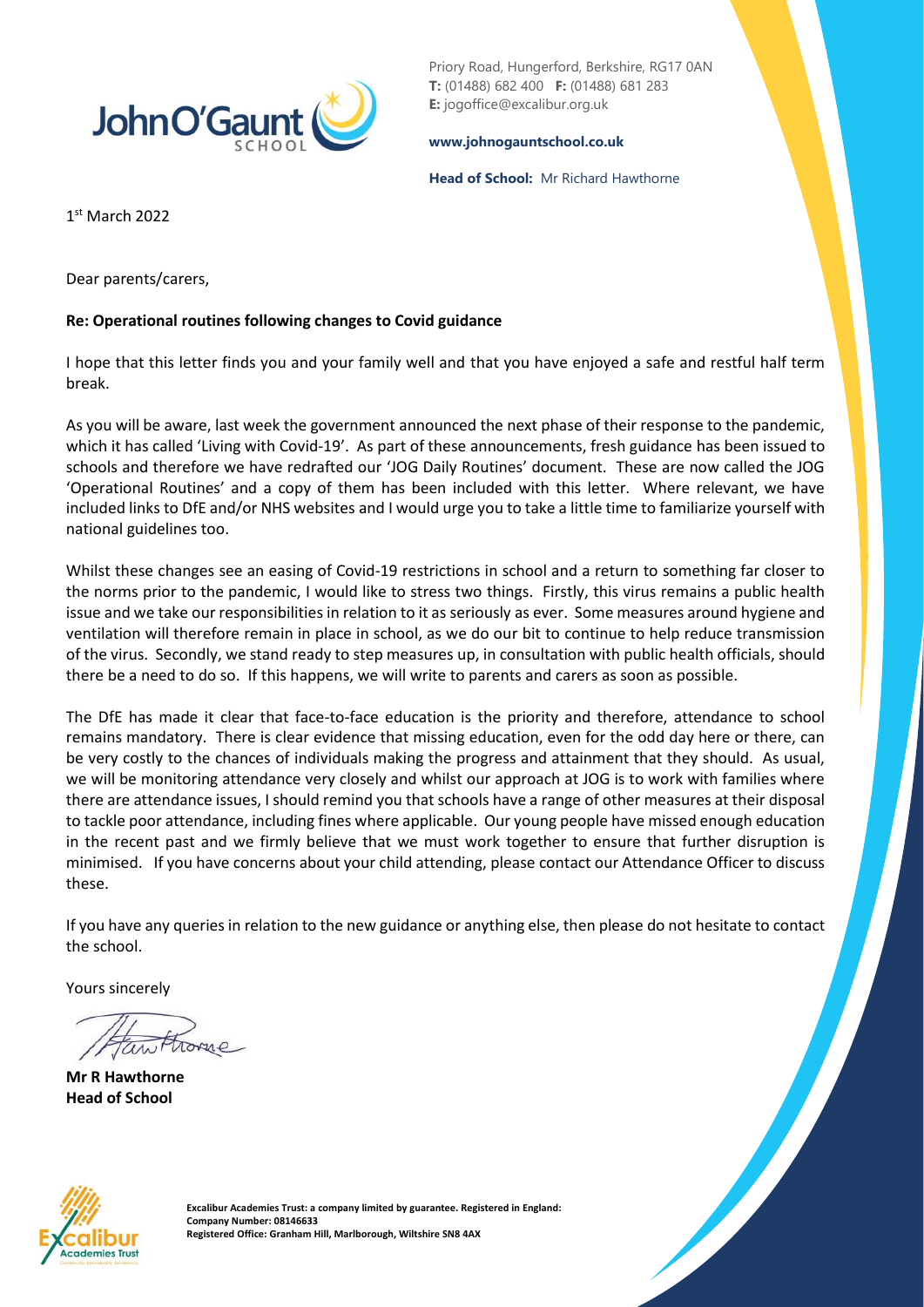### **John O'Gaunt School Operational Routines from 28th February 2022**

On 21<sup>st</sup> February, the Prime Minister set out the next phase of the government's COVID-19 response. Whilst COVID-19 continues to be a virus that we learn to live with, the imperative to reduce the disruption to education remains. The evidence is clear that face-to-face education must be the priority and that being out of education could cause significant harm to educational attainment and mental and physical health.

The operational routines set out below, supersede previous school guidance and has been drawn up using the latest DfE guidance fo[r schools](https://www.gov.uk/government/publications/actions-for-schools-during-the-coronavirus-outbreak) and for [parents/carers.](https://www.gov.uk/government/publications/what-parents-and-carers-need-to-know-about-early-years-providers-schools-and-colleges-during-the-coronavirus-covid-19-outbreak/step-4-update-what-parents-and-carers-need-to-know-about-early-years-providers-schools-and-colleges)

## **General:**

- Everyone in the school community needs to remain vigilant about COVID-19 and continue to help prevent the spread of the virus
- Appropriate measures such as hand sanitising, regular handwashing and regular cleaning of classrooms will remain in operation until further notice
- Should circumstances require it, for example, in the event of an outbreak in the school or local community, or if UKHSA directs the school to do so, we will revert to COVID Daily Routines and communicate the changes to staff, students, parents and carers
- DfE guidance states that, unless directed by UKHSA, face coverings are no longer advised in schools. Staff and students should follow [wider advice on face coverings](https://www.gov.uk/government/publications/face-coverings-when-to-wear-one-and-how-to-make-your-own/face-coverings-when-to-wear-one-and-how-to-make-your-own) outside of school, including on transport to and from school

# **Behaviour and attendance:**

- Usual expectations of excellent behaviour, smart uniform and good conduct around the school site apply
- **Attendance at school is mandatory.** Students who were previously identified as being clinically extremely vulnerable (CEV) are advised to continue to follow [Guidance for people previously considered clinically](https://www.gov.uk/government/publications/guidance-on-shielding-and-protecting-extremely-vulnerable-persons-from-covid-19)  [extremely vulnerable from COVID-19.](https://www.gov.uk/government/publications/guidance-on-shielding-and-protecting-extremely-vulnerable-persons-from-covid-19) Young people over the age of 12 with a weakened immune system should follow [Guidance for people whose immune system means they are at higher risk from COVID-19](https://www.gov.uk/government/publications/covid-19-guidance-for-people-whose-immune-system-means-they-are-at-higher-risk)
- If a student is unwell with a confirmed case of Covid-19 the usual procedures for reporting and managing absence should be followed
- Where appropriate, the school will support those who are self-isolating because they have tested positive to learn at home if they are well enough to do so. Any work will be set via Class Charts and will be marked as 'ISO' in each individual subject

# **Self-isolation, close contact tracing and LFD testing:**

- Students, staff and other adults who have COVID-19 symptoms, should follow guidance on People with [COVID-19 and their contacts](https://www.gov.uk/government/publications/covid-19-people-with-covid-19-and-their-contacts)
- Students with COVID-19 should not attend school while they are infectious. They should take an LFD test from 5 days after their symptoms started (or the day their test was taken if they did not have symptoms) followed by another one the next day. If both these tests results are negative, they should return to school, as long as they feel well enough to do so and do not have a temperature
- The main symptoms of Covid-19 are:
	- **a high temperature** this means you feel hot to touch on your chest or back (you do not need to measure your temperature)
	- **a new, continuous cough** this means coughing a lot for more than an hour, or 3 or more coughing episodes in 24 hours (if you usually have a cough, it may be worse than usual)
	- **a loss or change to your sense of smell or taste** this means you've noticed you cannot smell or taste anything, or things smell or taste different to normal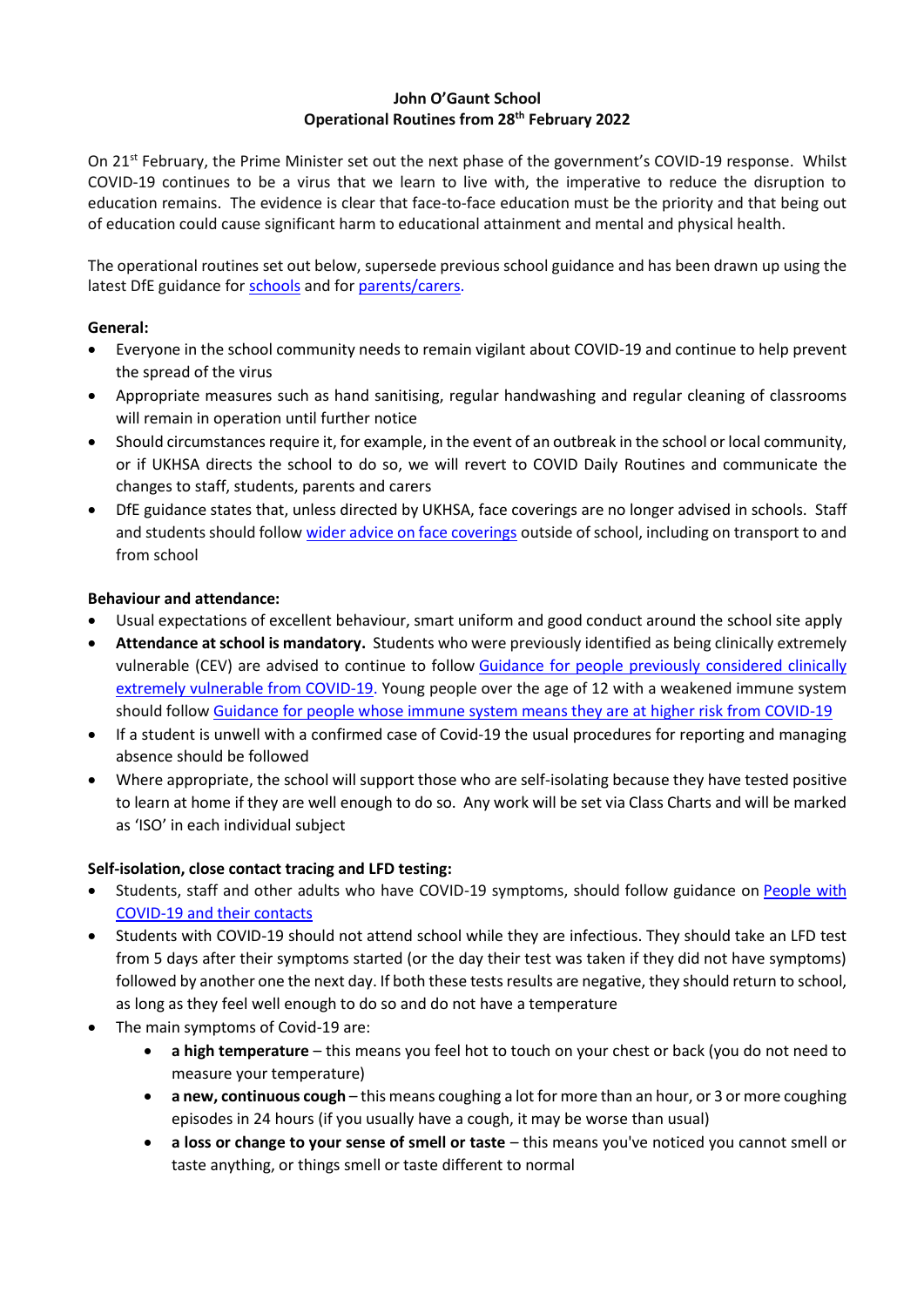

- From 24<sup>th</sup> February 2022, close contacts are no longer required to self-isolate or advised to take daily LFD tests, and contact tracing has ended
- Since 21 February, staff and students in mainstream secondary schools have no longer been expected to continue taking part in regular asymptomatic testing and should follow asymptomatic testing advice for the general population. Further information is available in the NHS [get tested for COVID-19 guidance](https://www.nhs.uk/conditions/coronavirus-covid-19/testing/get-tested-for-coronavirus/)
- LFD test kits will no longer be provided to students. Should you need to order a test kit for home, please access the governmen[t ordering service](https://www.gov.uk/order-coronavirus-rapid-lateral-flow-tests?utm_source=24%20February%202022%20C19&utm_medium=Daily%20Email%20C19&utm_campaign=DfE%20C19) directly or contact your local pharmacy
- The school will continue to follow appropriate procedures for staff and students who show symptoms in school. Any such cases will be asked to follow relevant public health advice, such as sending them home and asking them to book a PCR test

# **Arrival to and departure from school:**

- Students are encouraged to cycle or walk wherever possible
- Where students use school bus services, we will adopt the relevant bus companies' risk assessment and abide by their rules for travel (e.g. use of face coverings etc.)
- For arrival all students should make their way straight into school and use the main student entrance
- Students should wash their hands and/or sanitise their hands before making their way to their Tutor room for the start of the school day and before leaving at the end of the day. External sinks are available for this purpose

## **Lesson Routines:**

- Good hygiene practices will reduce risk of transmission (e.g. Catch-it, Kill-it, Bin-it) and we encourage these practices as far as practicable
- Seating plans will be used in all classes (except PE/Drama) and copies will be left when cover is set
- Paper towels, detergent spray, hand sanitiser and/or anti-bacterial wipes will be provided for every classroom
- Students must stay seated unless directed to move by their teacher, for example to conduct work in groups etc.
- Students are permitted to bring equipment into school and staff and students can take books to/from home for homework/assessment etc.

### **Start/end of lessons:**

- Teachers will be in rooms to greet students at the start of every lesson and supervise dismissal at the end. Where teachers operate from multiple rooms and need to move between them, they will do their best to get there as quickly as possible
- Students should use hand sanitiser at the start and end of all lessons
- Students should wipe down their own work area, ideally at the start and end of every lesson
- Classrooms will be ventilated as far as is practicable. Where possible, Co2 monitors will be in use to help ensure good ventilation can be maintained. If classrooms are cold, students may be permitted to keep their coats on if it helps maintain good ventilation
- Students must follow the one-way system in all circumstances; they should do this even when their next classroom is close by and the one-way route means they have to take a longer route
- Bells will be used to signal the end of lessons
- An implied staggering of releasing classes will be in place and we ask staff and students to follow this as far as possible to aid the smooth transition between lessons

### **Break/Lunch and movement around the school site:**

• Each year group will be allocated an outdoor and indoor zone. Apart from when they are accessing the canteen, students should stay in these zones and should not mix with students in other zones